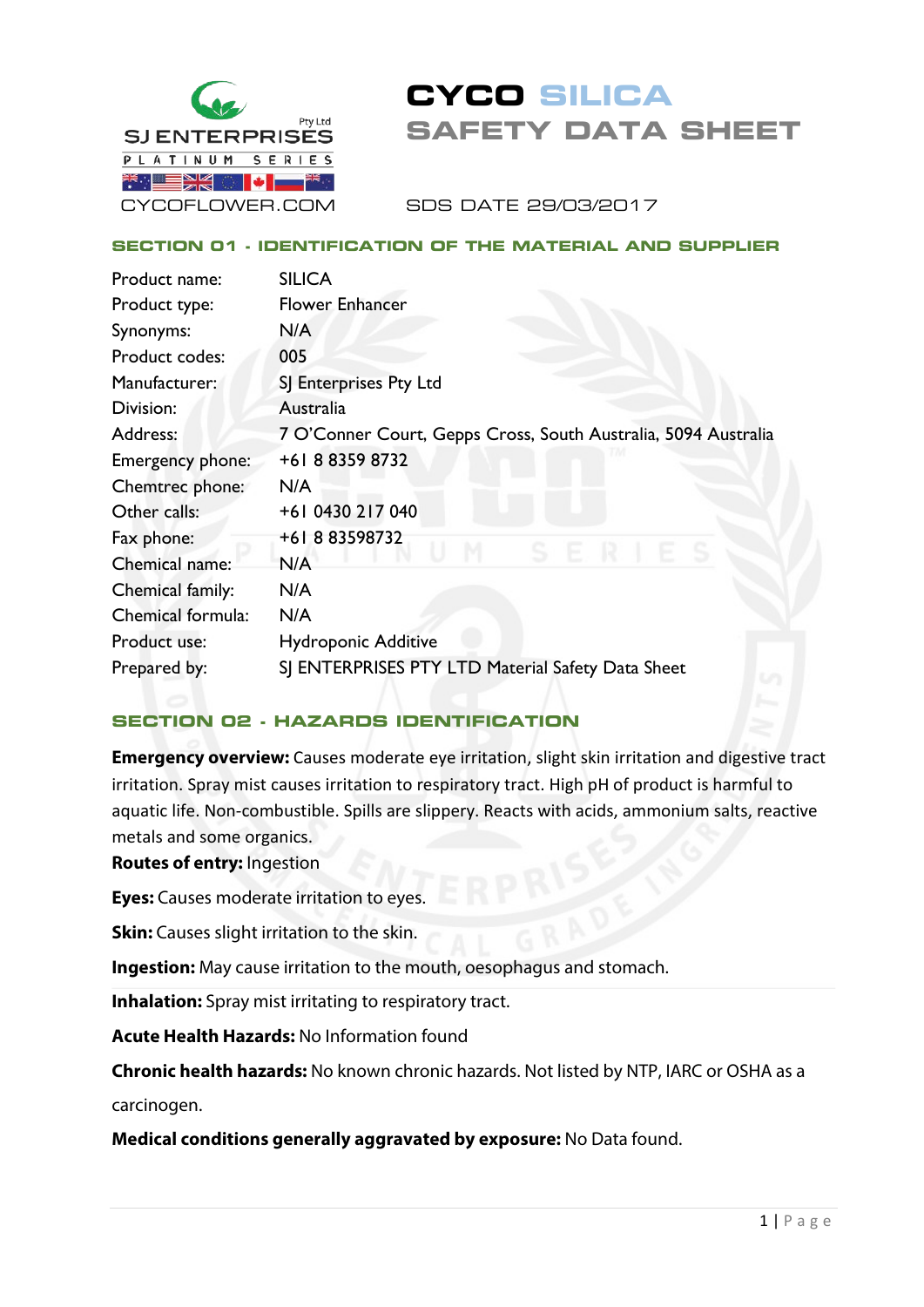#### **Carcinogenicity**

**Osha:** N/A ACGIH: N/A NTP: N/A IARC: N/A **Other:** N/A

#### **SECTION 03 - COMPOSITION/INFORMATION ON INGREDIENTS**

| CAS NO.                       | %WT            | % VOL | <b>SARA 313 REPORTABLE</b> |
|-------------------------------|----------------|-------|----------------------------|
| 1312-76-1                     | $5.26\% (w/v)$ |       |                            |
|                               |                |       |                            |
|                               |                |       |                            |
| SHA PEL-TWA: N/A              |                |       |                            |
| OSHA PEL STEL: N/A            | ppm            | mg/m3 |                            |
| OSHA PEL CEILING: N/A         |                |       |                            |
| <b>ACGIH TLV-TWA: N/A</b>     |                | ГΜ    |                            |
| <b>ACGIH TLV STEL: N/A</b>    |                |       |                            |
| <b>ACGIH TLV CEILING: N/A</b> |                |       |                            |
|                               |                |       |                            |

#### **SECTION 04 - FIRST AID MEASURES**

**EYES:** Immediately flush eyes with plenty of water for at least 15 minutes, lifting upper and lower eyelids occasionally. Get medical attention if irritation persists.

**SKIN:** Immediately flush skin with plenty of water for at least 15 minutes. Remove contaminated clothing and shoes. Wash clothing before reuse. Thoroughly clean shoes before reuse. Get medical attention if irritation develops.

**INGESTION:** Do not induce vomiting unless directed to do so by medical personnel. Never give anything by mouth to an unconscious person. If large quantities of this material are swallowed, call a physician immediately. Loosen tight clothing such as a collar, tie, belt or waistband. **INHALATION:** Remove to fresh air. Get medical attention for any breathing difficulty. **NOTES TO PHYSICIANS OR FIRST AID PROVIDERS: Refer to MSDS**

## **SECTION 05 - FIRE FIGHTING MEASURES**

## **Flammable limits in air, Upper**: N/A **(% By volume) Lower:** N/A **Flash point:** N/A - F: C: **Method used:** N/A **Autoignition temperature:** N/A - F: C: NFPA Hazard Classification **Health:** N/A Flammability: N/A Reactivity: N/A **Other:** N/A HMIS HAZARD CLASSIFICATION **Health:** N/A Flammability: N/A Reactivity: N/A **Protection:** N/A **Extinguishing media:** Use any means suitable for extinguishing surrounding fire.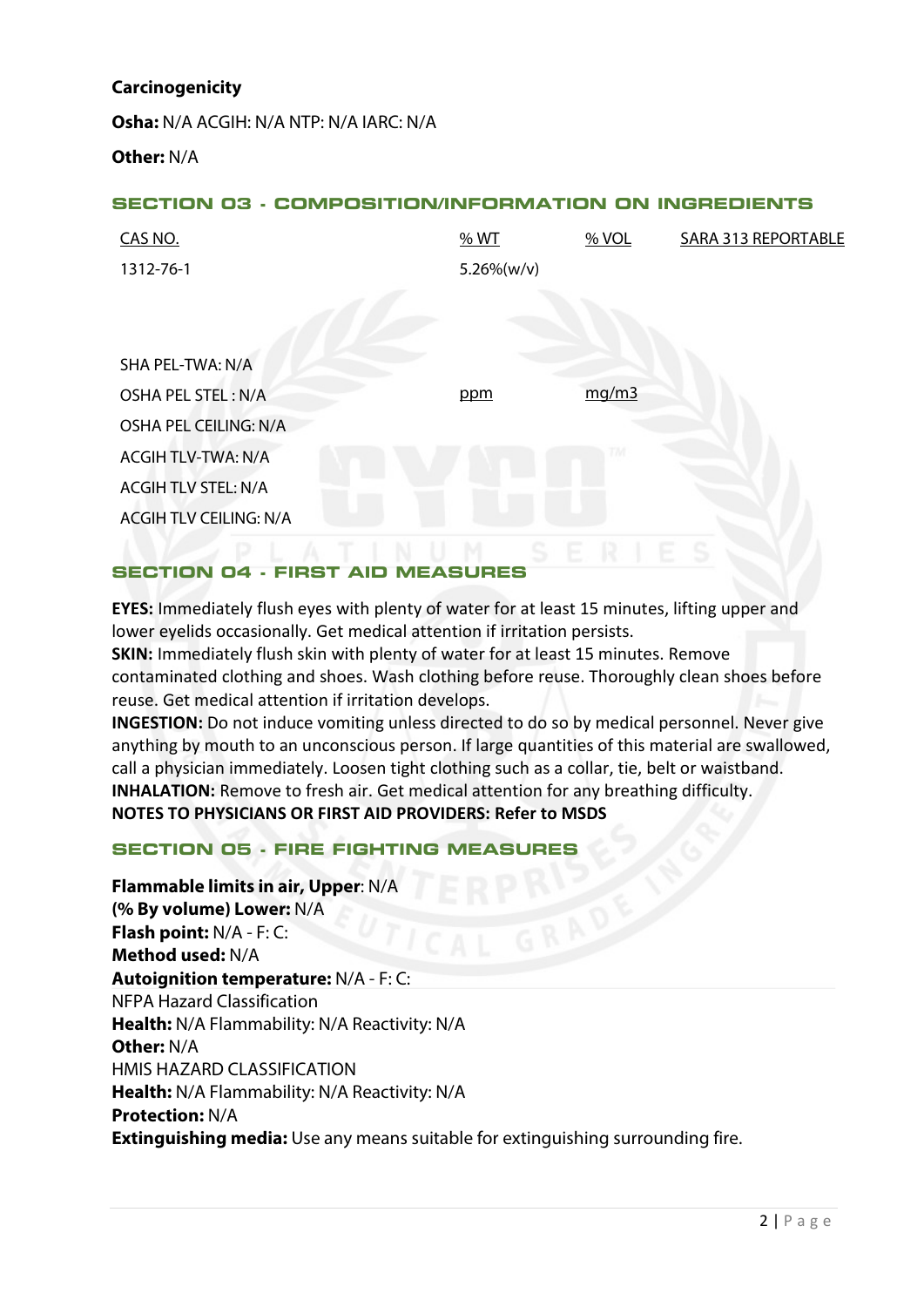**Special fire fighting procedures:** In the event of a fire, wear full protective clothing and NIOSH-approved self-contained breathing apparatus with full face piece operated in the pressure demand or other positive pressure mode.

**Unusual fire and explosion hazards:** Not combustable **Hazardous decomposition products:** No data found

## **SECTION 06 - ACCIDENTAL RELEASE MEASURES**

Ventilate area of leak or spill. Wear appropriate personal protective equipment as specified in Section 8. Spills: Pick up and place in a suitable container for reclamation or disposal, using a method that does not generate dust.

## **SECTION 07 - HANDLING AND STORAGE**

Keep in a tightly closed container, stored in a cool, dry, ventilated area. Protect against physical damage. Containers of this material may be hazardous when empty since they retain product residues (dust, solids); observe all warnings and precautions listed for the product.

#### **SECTION 08 - EXPOSURE CONTROLS/PERSONAL PROTECTION**

#### **Engineering controls:** N/A

**Ventilation :** A system of local and/or general exhaust is recommended to keep employee exposures as low as possible. Local exhaust ventilation is generally preferred because it can control the emissions of the contaminant at its source, preventing dispersion of it into the general work area. Please refer to the ACGIH document, *Industrial Ventilation, A Manual of Recommended Practices*, most recent edition, for details.

**Respiratory protection:** For conditions of use where exposure to dust or mist is apparent and engineering controls are not feasible, a particulate respirator (NIOSH type N95 or better filters) may be worn. If oil particles (e.g. lubricants, cutting fluids, glycerine, etc.) are present, use a NIOSH type R or P filter. For emergencies or instances where the exposure levels are not known, use a full-face positive-pressure, air-supplied respirator. WARNING: Air-purifying respirators do not protect workers in oxygen-deficient atmospheres.

**Eye protection:** Safety glasses. Maintain eye wash fountain and quick-drench facilities in work area.

**Skin protection:** Wear protective gloves and clean body-covering clothing. **Other protective clothing or equipment:** N/A **Work hygienic practices:** Please refer to State And Federal regulations **Exposure guidelines:** No exposure guidelines have been set for this product.

#### **SECTION 09 - PHYSICAL AND CHEMICAL PROPERTIES**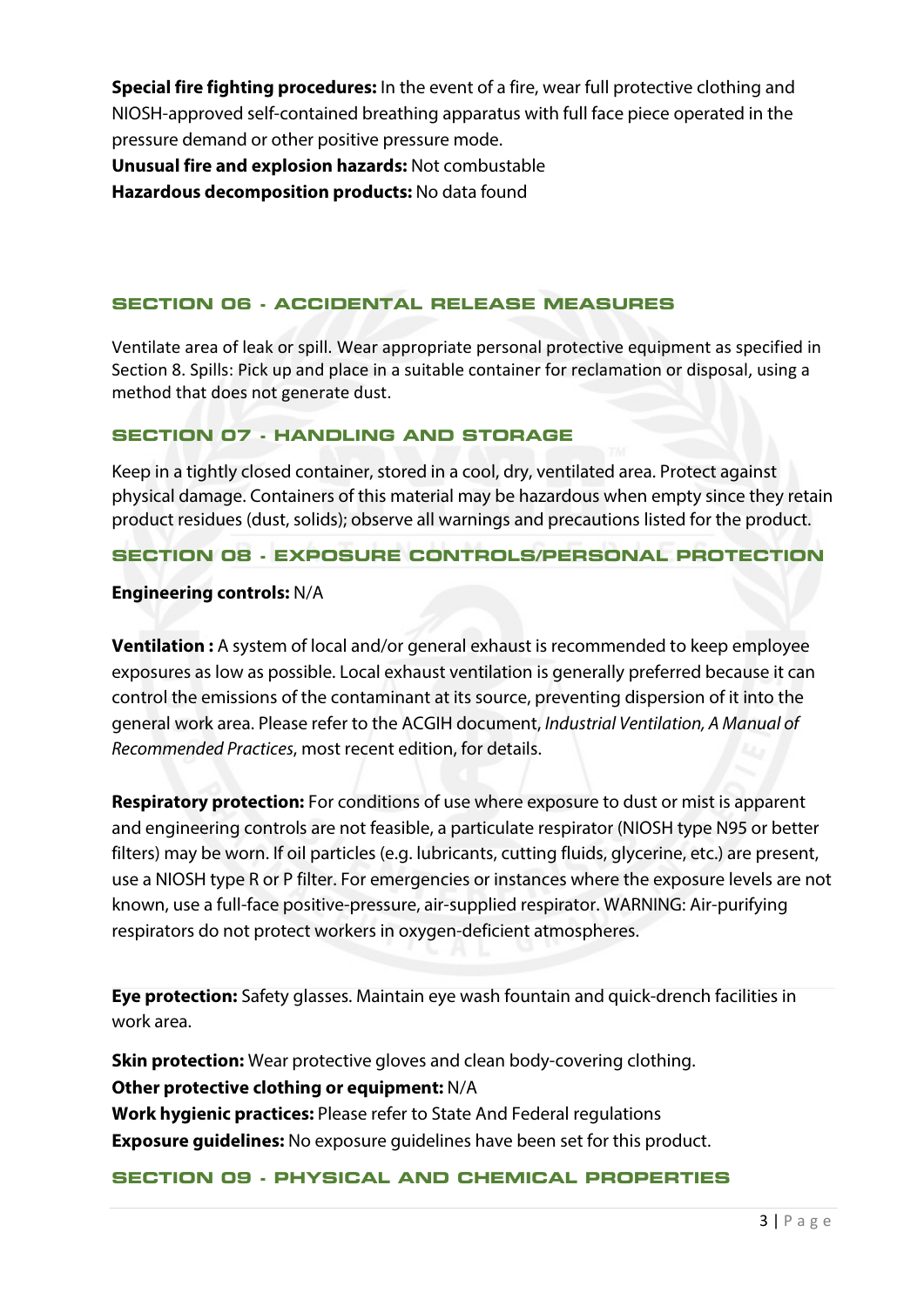**Appearance:** Clear **Odour:** odourless **Physical state:** liquid **ph as supplied:** 6.7 ph **ph (other): Boiling point:**  $f: 212$  c: 100 **Melting point:** f: n/a c: n/a **Freezing point:** f: 32 **C: 0 Vapor pressure (mmHg):**   $\omega$ F: N/A  $\mathsf{C}^{\mathsf{C}}$ **Vapor density (air = 1):** n/a @ f: c: **Specific gravity (h2o = 1):** @ f: 77 c:25 **Evaporation rate:** basis (=1): **Solubility in water: Percent solids by weight: Percent volatile:**  by wt/ by vol @ f: c: **Volatile organic compounds (voc): With water:** lbs/gal **Without water:** lbs/gal **Molecular weight: Viscosity:**   $\omega$  f:  $\sim$ 

## **SECTION 10 - STABILITY AND REACTIVITY**

**Stability:** stable under ordinary conditions of use and storage **Conditions to avoid (stability):** Gels and generates heat when mixed with acid. May react with ammonium salts resulting in evolution of ammonia gas. Flammable hydrogen gas may be produced on contact with aluminium, tin, lead, and zinc. **Incompatibility (material to avoid):** no incompatibility data found **Hazardous decomposition or by-products:** Hydrogen. **Hazardous polymerization:** no hazardous polymerization data found. **Conditions to avoid (polymerization):** n/a

## **SECTION 11 - TOXICOLOGICAL INFORMATION**

## *Acute Data:*

When tested for primary irritation potential, this material caused moderate irritation to the eyes and slight irritation to the skin. Human experience indicates that irritation occurs when potassium silicates get on clothes at the collar, cuffs or other areas where abrasion may occur.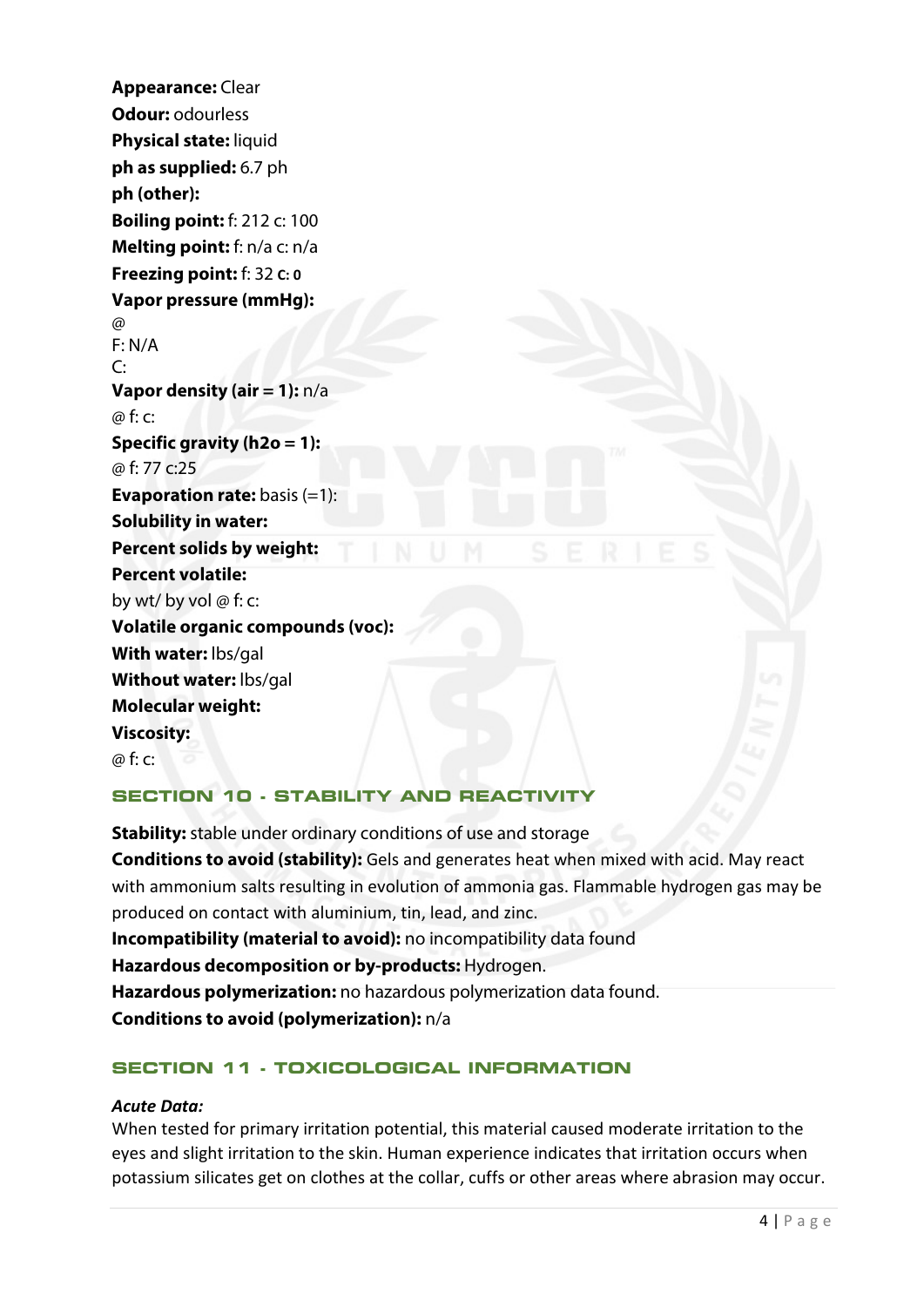The acute oral toxicity of this product has not been tested. When chemically similar sodium silicates were tested on a 100% solids basis, their single dose acute oral LD50 in rats ranged from 1500 mg/kg to 3200 mg/kg. The acute oral lethality resulted from nonspecific causes. This product contains approximately 39.2% potassium silicate.

#### *Sub chronic Data:*

The sub chronic toxicity of this material has not been tested. In a study of rats fed chemically similar sodium silicate in drinking water for three months, at 200, 600 and 1800 ppm, changes were reported in the blood chemistry of some animals, but no specific changes to the organs of the animals due to potassium silicate administration were observed in any of the dosage groups. Another study reported adverse effects to the kidneys of dogs fed potassium silicate in their diet at 2.4g/kg/day for 4 weeks, whereas rats fed the same dosage did not develop any treatment-related effects. Decreased numbers of births and survival to weaning was reported for rats fed sodium silicate in their drinking water at 600 and1200 ppm.

#### *Special Studies:*

The mutagenic potential of this material has not been tested. Chemically similar sodium silicate was not mutagenic to the bacterium E. Coli when tested in a mutagenicity bioassay. There are no known reports of carcinogenicity of potassium silicates. Frequent ingestion over extended periods of time of gram quantities of silicates is associated with the formation kidney stones and other siliceous urinary calculi in humans. Potassium silicate is not listed by IARC, NTP or OSHA as a carcinogen.

## **SECTION 12 - ECOLOGICAL INFORMATION**

#### *Ecotoxicity:*

The ecotoxicity of potassium silicate has not been tested. The following data is reported for chemically similar sodium silicates on a 100% solids basis: A 96 hour median tolerance for fish (Gambusia affnis) of 2320 ppm; a 96 hour median tolerance for water fleas (Daphnia magna) of 247ppm; a 96 hour median tolerance for snail eggs (Lymnea) of 632 ppm; and a 96 hour median tolerance for Amphipoda of 160 ppm. This product contains approximately 39.2% potassium silicate.

## *Environmental Fate:*

This material is not persistent in aquatic systems, but its high pH when undiluted or unneutralized is acutely harmful to aquatic life. Diluted material rapidly depolymerizes to yield dissolved silica in a form that is indistinguishable from natural dissolved silica. It does not contribute to BOD. This material does not bioaccumulate except in species that use silica as a structural material such as diatoms and siliceous sponges. Where abnormally low natural silica concentrations exist (less than 0.1 ppm), dissolved silica may be a limiting nutrient for diatoms and a few other aquatic algal species. However, the addition of excess dissolved silica over the limiting concentration will not stimulate the growth of diatom populations; their growth rate is independent of silica concentration once the limiting concentration is exceeded. Neither silica nor potassium will appreciably bioconcentrate up the food chain.

## *Physical/Chemical:*

Sinks and mixes with water. Only water will evaporate from this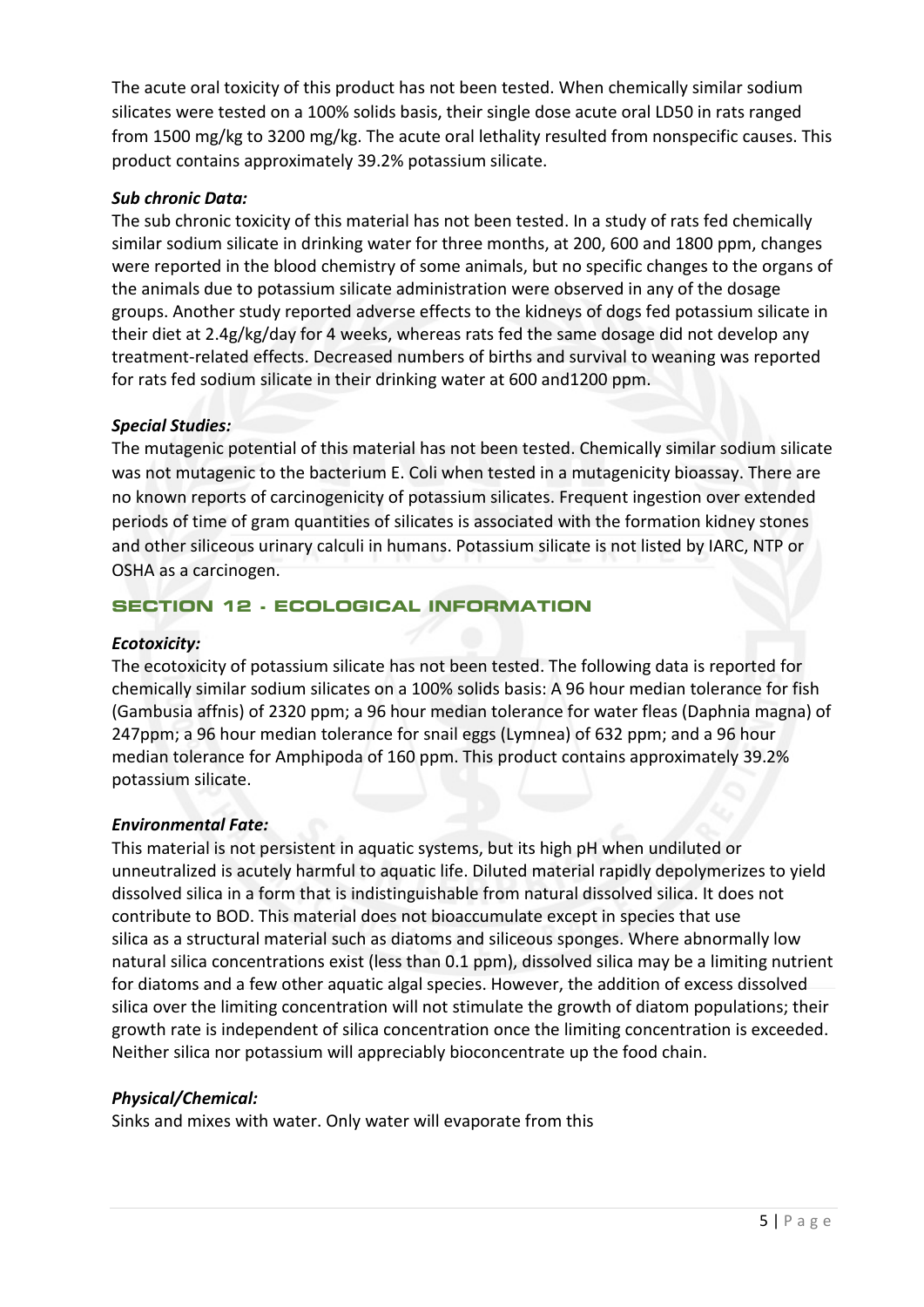#### **SECTION 13 - DISPOSAL CONSIDERATIONS**

**Waste Disposal Method:** Whatever cannot be saved for recovery or recycling should be managed in an appropriate and approved waste disposal facility. Processing, use or contamination of this product may change the waste management options. State and local disposal regulations may differ from federal disposal regulations. Dispose of container and unused contents in accordance with federal, state and local requirements.

**RCRA** hazard class: N/A

**Section 13 Notes:** Do not use this container for any other purpose. Triple rinse containers, then offer the container for recycling, reconditioning, or puncture top, sides and bottom and dispose of in landfill in accordance with your local government regulations.

#### **SECTION 14 - TRANSPORT INFORMATION**

#### **U.S. department of transportation not regulated**

Proper shipping name: Hazard class: **ID number: Packing group: Label statement:**

#### **Water transportation not regulated**

#### **Proper shipping name:**

Hazard class: TD number: Packing group: Label statements:

#### **Air transportation not regulated**

Proper shipping name: Hazard class: ID number: Packing group: Label statements:

#### **SECTION 15 - REGULATORY INFORMATION**

**U.S.** federal regulations **TSCA** (toxic substance control act): no data found **CERCLA** (comprehensive response compensation, and liability act): No CERCLA Reportable Quantity has been established for this material. **SARA TITLE III** (superfund amendments and reauthorization act): Not an Extremely Hazardous Substance under §302. Not a Toxic Chemical under §313. Hazard Categories under §§311/312: Acute **311/312** hazard categories: no data found **313** reportable ingredients: no data found